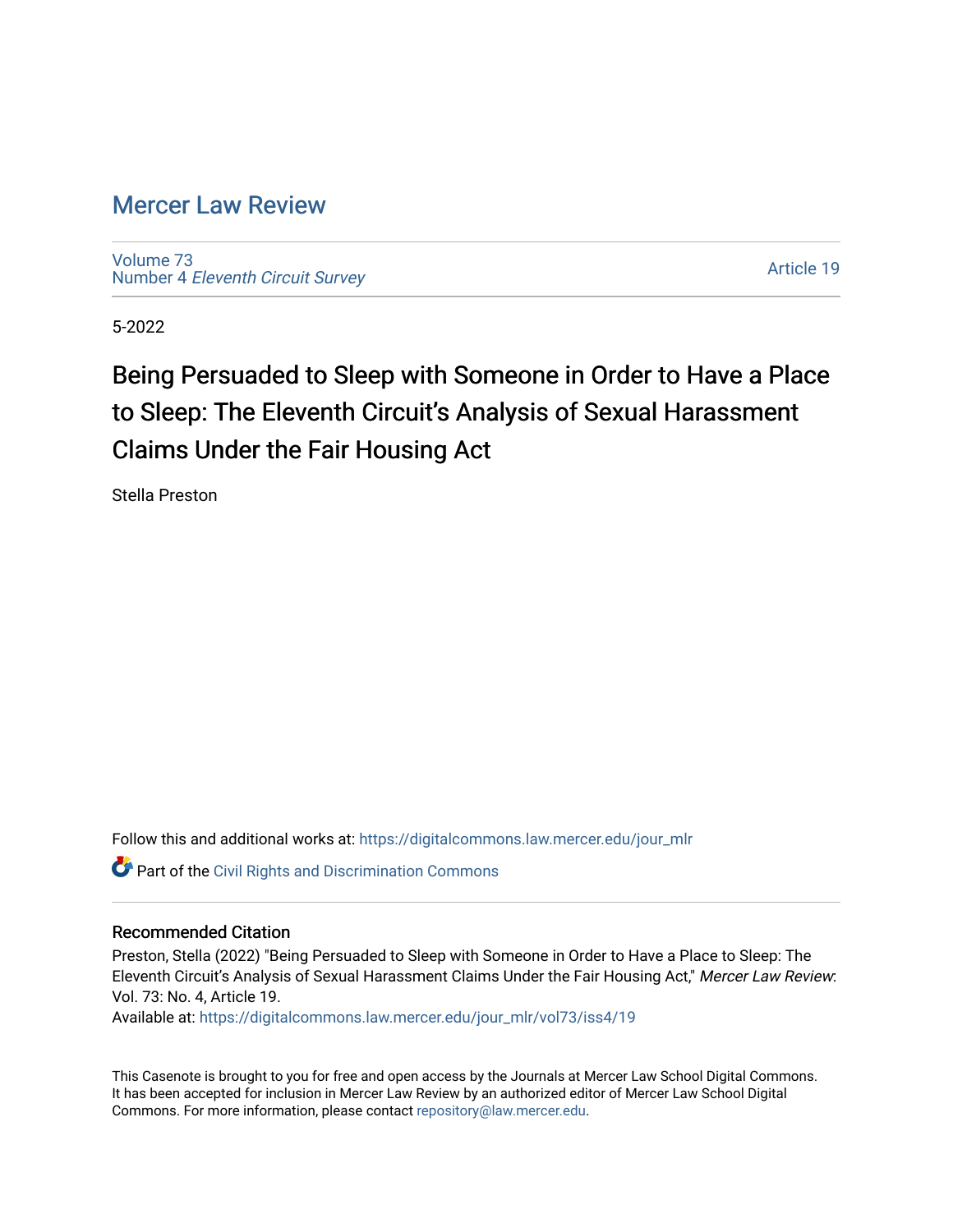# **Being Persuaded to Sleep with Someone in Order to Have a Place to Sleep: The Eleventh Circuit's Analysis of Sexual Harassment Claims Under the Fair Housing Act**

### **Stella Preston\***

#### I. INTRODUCTION

One of the fundamental ideals the United States was built upon is that its citizens must have their rights and freedoms protected. Historically, however, there have been numerous groups of individuals who have had their civil rights infringed upon, and what is worse, not protected by the legal and political institutions of the country. What the United States is experiencing now is an increase in the widespread fight for those who have historically been discriminated against in one way or another. Citizens these days seem less apt to sit back and silently let injustices go on without any repercussions. In particular, one social fight of importance is the fight for those who have been victims of sexual assault or sexual misconduct.1

1419

<sup>\*</sup>I would like to first extend my deepest gratitude to Professor David Ritchie for his invaluable guidance throughout this writing process. I would also like to thank my parents for their constant love and support, and for always believing in me and my abilities no matter what. Finally, I want to express how thankful I am for my fellow Law Review members for their support along the way. I could not have done this without you!

<sup>1.</sup> Jocelyn Noveck and MaryClaire Dale, *#MeToo, 4 years in: 'I'd like to think now, we are believed'*, ASSOCIATED PRESS (October 15, 2021), https://www.westlaw.com/Document/Idc331ef02d8911ec86c3db30f5ade17c/View/FullText. html?transitionType=Default&contextData=(sc.Default)&VR=3.0&RS=cblt1.0. The #MeToo movement started gaining notoriety a few years ago. The movement aims at empowering women to come forward about their stories of sexual misconduct or harassment they have been subjected to, specifically at the hands of men in powerful positions.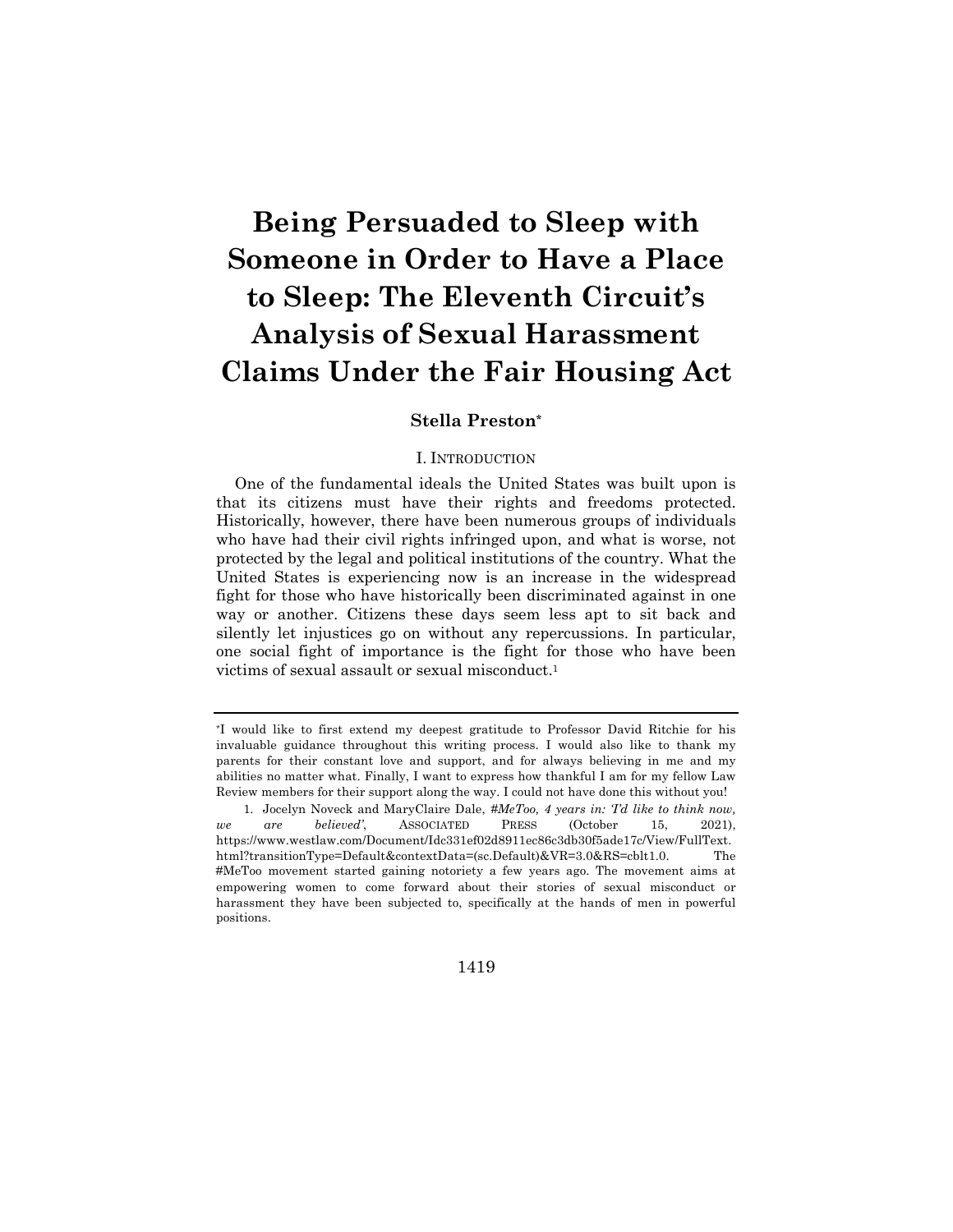All around the country, more and more men and women are coming forward about their experiences as victims of sexual assault in hopes that it sparks real change. In fact, according to a poll conducted by The Associated Press-NORC Center for Public Affairs research, about half of Americans (54%) say they are now more likely to speak out if they become a victim of sexual misconduct or assault.2 Specifically, within the housing industry, instances of sexual misconduct have garnered heightened attention and have warranted fundamental changes to be made.3

*Fox v. Gaines*,4 decided by the United States Court of Appeals for the Eleventh Circuit, highlights the importance of protecting individuals from sexual assault or sexual harassment in any aspect of life. The holding in *Fox* allows men and women to seek redress for quid pro quo and hostile housing environment sexual harassment they may encounter in the housing context.5 By using a similar interpretation to that of Title VII of the Civil Rights Act of  $1968$ ,<sup>6</sup> the court held, as a matter of first impression, that sexual harassment qualifies as sex discrimination under the federal Fair Housing Act  $(FHA)$ ,<sup>7</sup> joining four of its sister circuits around the United States.8

#### II. FACTUAL BACKGROUND

While searching for a new apartment for her and her child, Ms. Fox visited the Rose Bush Apartments in Jupiter, Florida, owned by Ms. Lucille Gaines and managed by Mr. Dana Gaines.9 From the time that she applied for the unit, Mr. Gaines made Ms. Fox feel uncomfortable and unsettled, making inappropriate comments about her looks. Mr. Gaines even went so far as to barter with Ms. Fox for a kiss.10 He told

- 7. 42 U.S.C. § 3604 (2021).
- 8*. Fox*, 4 F.4th at 1295.

<sup>2.</sup> Noveck and Dale, *supra* note 1*.*

<sup>3.</sup> Cecily Fuhr, Annotation, *Cause of Action by Tenant Against Landlord for Sexual Harassment*, 93 C.O.A.2d 679 § 2 (2020).

<sup>[</sup>B]etween the launch of the Department of Justice's Sexual Harassment in Housing Initiative in 2017 and the time of writing, the DOJ has filed 11 lawsuits alleging a pattern or practice of sexual harassment in housing, filed or settled 15 sexual harassment cases, and recovered over \$2.6 million for victims of sexual harassment in housing.

<sup>4.</sup> 4 F.4th 1293 (11th Cir. 2021).

<sup>5</sup>*. Id.* at 1297.

<sup>6.</sup> 42 U.S.C. § 2000e-2 (2021).

<sup>9</sup>*. Id.* at 1294 n. 2. There is no indication in the record whether Lucille and Dana are related or not, but practically, it does not matter here.

<sup>10</sup>*. Id.* at 1294.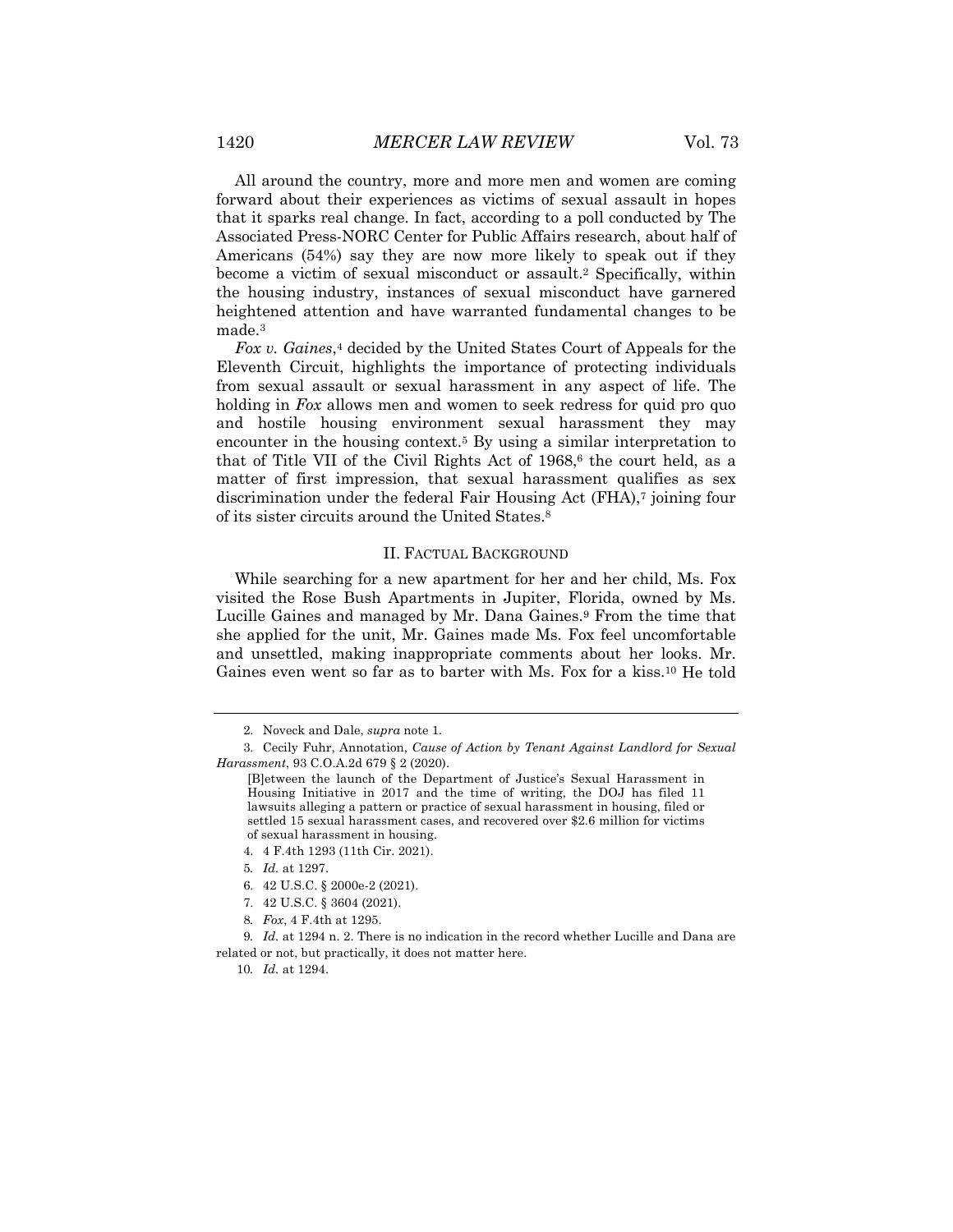her, "[H]e had a list of people interested in the unit but would 'keep it available for her if she would give him a kiss.'"11 Although Mr. Gaines's actions and comments made Ms. Fox feel uneasy about renting the apartment, she knew she needed it. After signing the lease and getting the keys, Mr. Gaines reminded Ms. Fox about the kiss; she felt trapped and as if she had no other choice, so she eventually kissed him.12

After paying the security deposit, as well as first and last months' rent, Ms. Fox had a hard time making the full monthly rent payments for her apartment. In response to this, Mr. Gaines proposed helping Ms. Fox with her rent in exchange for her providing him with sexual favors. Ms. Fox ultimately gave in to Mr. Gaines's offer, and their arrangement went on for about three and a half years.13 Mr. Gaines lowered Ms. Fox's rent as long as she gave him sexual favors.14

In addition to their arrangement, Mr. Gaines started monitoring Ms. Fox and questioning her whereabouts, began demanding Ms. Fox not invite men to her apartment, and installed surveillance cameras facing in the direction of her unit so he could track her daily activities.15 Ms. Fox wanted "[T]o stop Mr. Gaines's 'controlling and harassing behavior,' [so she] ended her sexual relationship with him."16 But in response, Mr. Gaines began threatening Ms. Fox with eviction and giving her fraudulent notices of violations.17 The next week, Ms. Fox paid the same reduced rent payment she had been making for the past three and a half years and told Mr. Gaines that she would pay the rest within the next eight days. However, even though Ms. Fox made good on her promise and paid the remainder eight days later, Mr. Gaines told her that he had to file an eviction proceeding on her because she did not pay it within seven days. Mr. Gaines tried serving Ms. Fox with a three-day notice to vacate the apartment and, even after mutually agreeing that Ms. Fox would move out by midnight on the last day of the month, he

<sup>11</sup>*. Id.* (quoting Second Amended Complaint at 6, Fox v. Gaines, No. 9:19-cv-81620- AHS, (S.D. Fla. March 16, 2020), ECF No. 39).

<sup>12</sup>*. Id.* at 1294.

<sup>13.</sup> Ms. Fox paid between \$400 and \$600 for rent most months, and Mr. Gaines would cover the difference. Second Amended Complaint at 7, Fox v. Gaines, No. 9:19-cv-81620- AHS, (S.D. Fla. March 16, 2020), ECF No. 39.

<sup>14</sup>*. Id.*

<sup>15</sup>*. Id.*

<sup>16</sup>*. Fox*, 4 F.4th at 1294 (quoting Second Amended Complaint at 7, Fox v. Gaines, No. 9:19-cv-81620-AHS, (S.D. Fla. March 16, 2020), ECF No. 39).

<sup>17</sup>*. Id.* Many of these fraudulent violation notices claimed that Ms. Fox needed to clean up the area around her apartment. Exhibit C, Fox v. Gaines, No. 9:19-cv-81620- AHS, (S.D. Fla. January 18, 2020), ECF No. 25.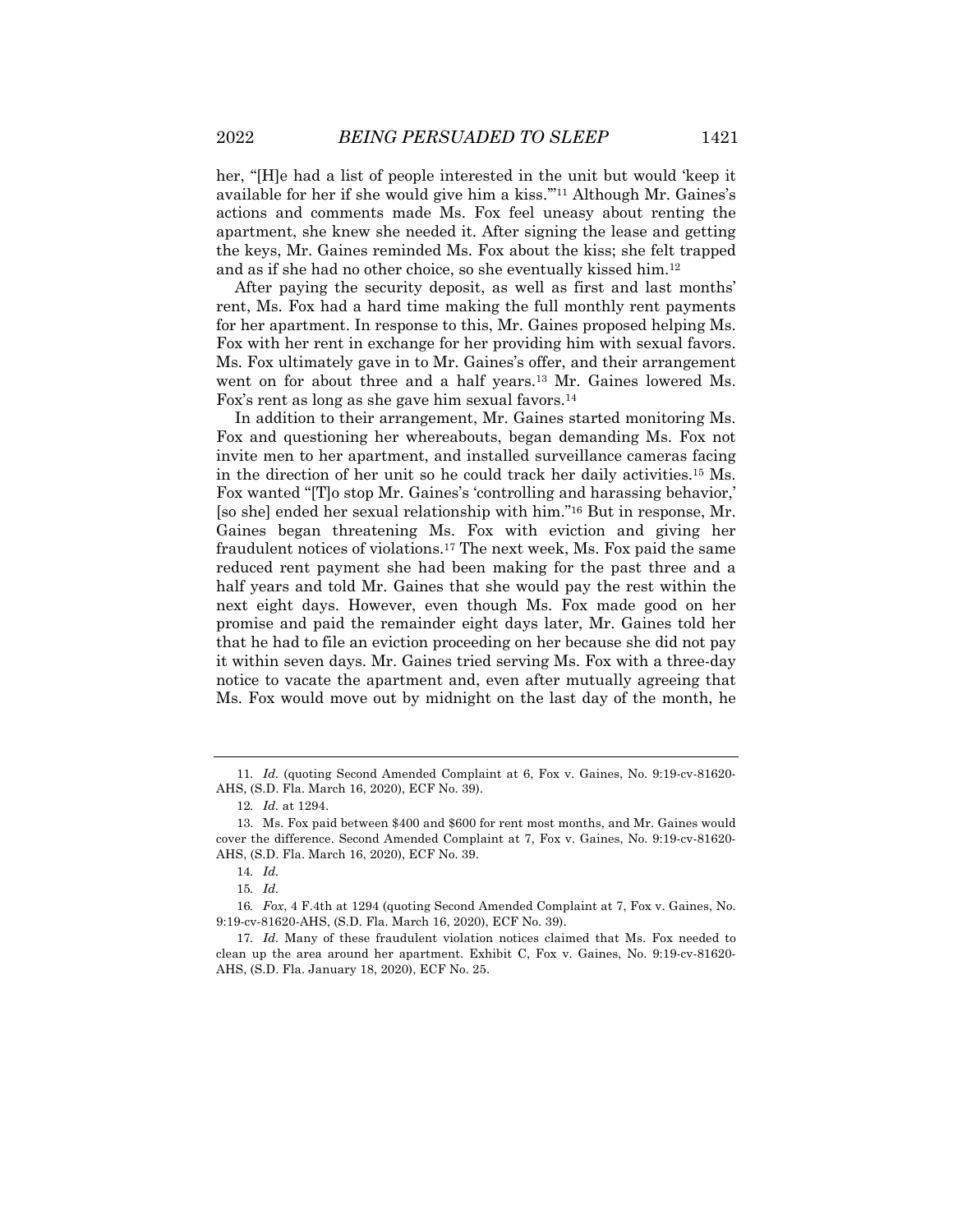called the police during the last day of the month and tried having Ms. Fox arrested for trespassing.18

After being forced to vacate her apartment, Ms. Fox sued both Dana and Lucille Gaines, "arguing that Mr. Gaines's sexual harassment of her violated the FHA's and Florida FHA's prohibitions on sex discrimination."19 The case at hand was first heard in the United States District Court for the Southern District of Florida, but both Mr. and Ms. Gaines's motions to dismiss were granted.20 The court noted that, while "Ms. Fox had 'sufficiently pled "severe, pervasive harassment"' that was 'well beyond what was required to withstand a motion to dismiss,'"21 her sexual harassment claim ultimately was not actionable under the FHA. This decision was guided by the court's conclusion that the plain language of the statute did not allow for a claim of sexual harassment.<sup>22</sup>

Ms. Fox appealed the dismissal of her claims. The appeal brought this question of first impression to the United States Court of Appeals for the Eleventh Circuit, finally allowing the court to address and rule on the issue.23 The Eleventh Circuit held that sexual harassment "is actionable under the FHA, provided the plaintiff demonstrates that she would not have been harassed but for her sex."24 Ultimately, the dismissal was vacated, and the case was remanded to the district court for further proceedings.25

#### III. LEGAL BACKGROUND

#### *A. The Fair Housing Act of 1968*

The Fair Housing Act is the common name given to Title VIII of the Civil Rights Act of 1968.26 The main purpose of this federal statute is to prohibit discrimination in the sale and rental of housing, as well as other housing-related transactions, based on race, color, national origin, religion, sex, familial status, and disability.<sup>27</sup> In relation to sex

27*. Id.*

<sup>18</sup>*. Fox,* 4 F.4th at 1294–95.

<sup>19</sup>*. Id.* at 1295.

<sup>20</sup>*. Id.*

<sup>21</sup>*. Id.* (quoting Order on Motion to Dismiss at 4–5, Fox v. Gaines, No. 9:19-cv-81620- AHS, (S.D. Fla. June 19, 2020), ECF No. 51).

<sup>22</sup>*. Id.*

<sup>23</sup>*. Id.*

<sup>24</sup>*. Id.* at 1297.

<sup>25</sup>*. Id.*

<sup>26.</sup> Lora A. Lucero, Annotation, *Fair Housing Act (42 U.S.C.A. §§ 3601 et. seq.)- Supreme Court Cases*, 30 A.L.R. Fed. 3d Art. 3, 2 (2018).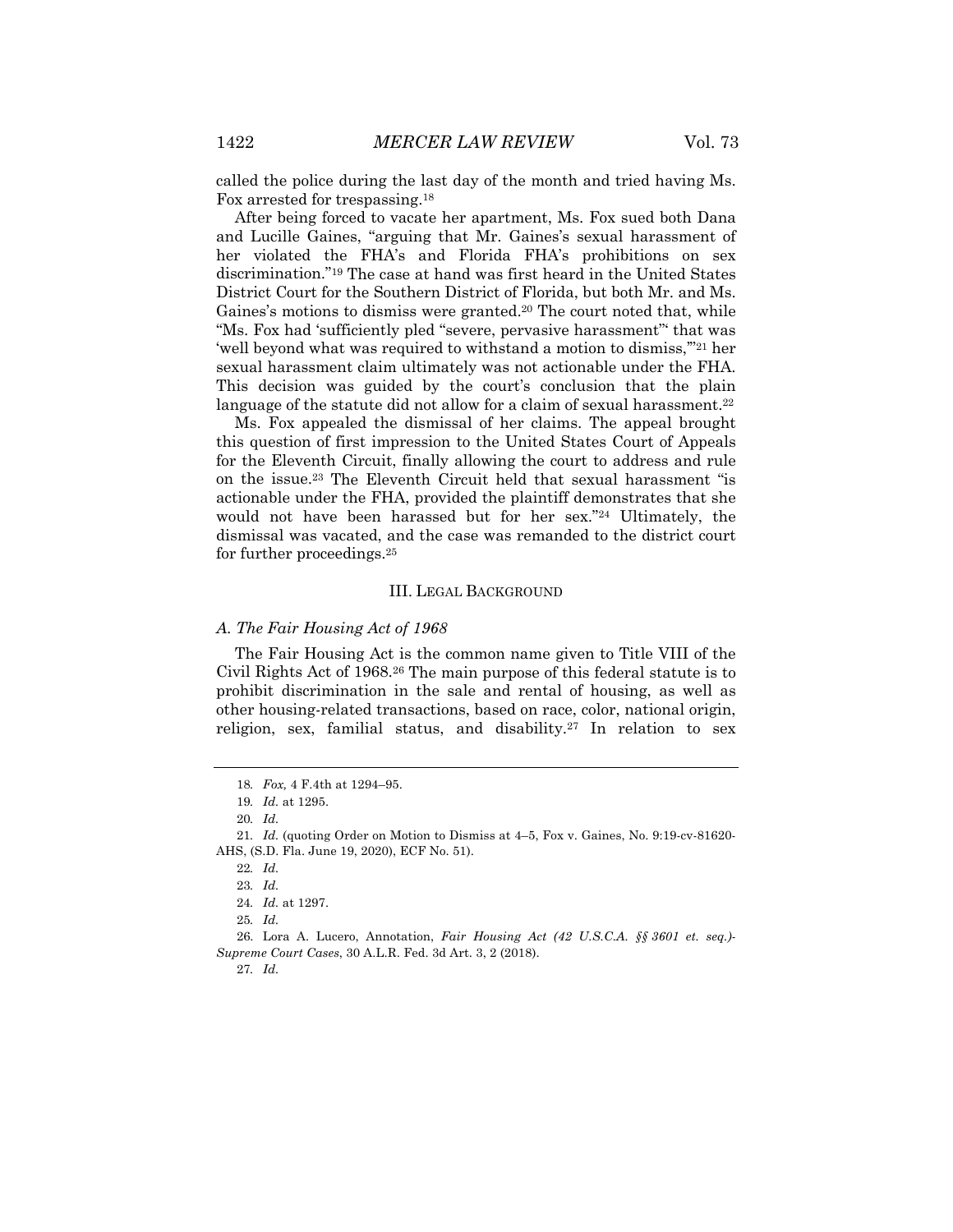discrimination, some of these prohibitions include, but are not limited to, the refusal to rent or sell, or negotiate to rent or sell, because of sex; discriminating in the terms, conditions, or privileges of a sale or rental because of sex; and showing any preference of sex in the advertising of a sale or rental.28 The FHA was passed and enacted by Congress in the midst of the civil rights movement, with the hope of providing fair housing throughout the country for all races and other historically disadvantaged groups, including women.29

Since its enactment, causes of actions under the FHA have been raised many times by individuals looking to recover for the unfair sales or rental practices of landlords. However, it took some time for individuals to bring cases under the FHA for discrimination stemming from sexual harassment, or from creating a hostile or offensive sexual environment. The two main types of sexual harassment cases that have since been brought under the FHA are quid pro quo sexual harassment and the creation of a hostile housing environment.30 Quid pro quo sexual harassment occurs when one offers or provides the other some kind of benefit in exchange for sexual favors. Hostile environment sexual harassment occurs when the sexual harassment is so pervasive and severe that it changes the conditions of the housing arrangement.31

One of the first cases to discuss the issue of sexual harassment in the housing environment was *Shellhammer v. Lewallen*,32 which, although the plaintiffs did not carry their burden in pleading their claim for it, nonetheless paved the way for a claim of sexual harassment being actionable under the FHA if it creates an offensive environment for the renter.33 The plaintiffs in this case, a husband and wife who were renters of an apartment owned by the defendants, presented two different legal claims: (1) that the landlord's sexual harassment of the wife created an offensive environment for their tenancy; and (2) that their landlords made their tenancy subject to sexual consideration.34 The United States District Court for the Northern District of Ohio found that the plaintiffs had factually proven the second claim (the plaintiffs were evicted shortly after the wife refused sexual advances

<sup>28.</sup> David J. Stephenson, Jr., Annotation, *Actions Under Fair Housing Act (42 U.S.C.A. §§ 3601 et seq.), Based on Sexual Harassment or Creation of Hostile Environment*, 144 A.L.R. Fed. 595, 1 (1988).

<sup>29.</sup> Lucero, *supra* note 26, at 3.

<sup>30.</sup> Stephenson, Jr., *supra* note 28 at 6.

<sup>31</sup>*. Id.*

<sup>32.</sup> 770 F.2d 167 (6th Cir. 1985).

<sup>33</sup>*. Id.* at 3–4.

<sup>34</sup>*. Id.* at 3.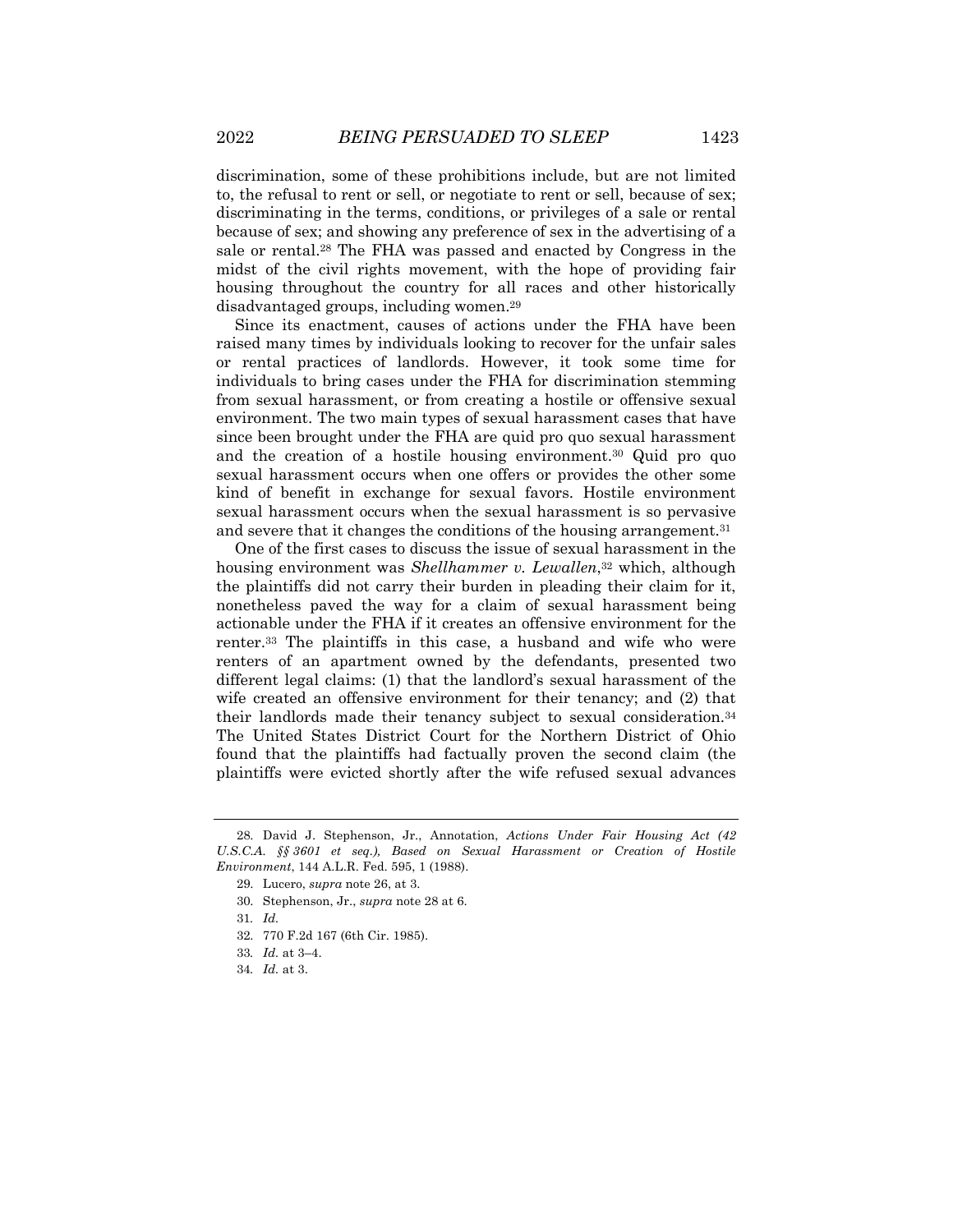from the landlord), but did not meet their burden of proof for the first claim. They found that the wife:

[P]oints to two requests during the three to four months of her tenancy. This does not amount to the pervasive and persistent conduct which is a predicate to finding that the sexual harassment created a burdensome situation which caused the tenancy to be significantly less desirable than it would have been had the harassment not occurred.35

So, while the plaintiffs in that case did not prevail on their claim that the sexual harassment by their landlord created a hostile or offensive housing environment, the court established the possibility of this claim being adjudicated in the future.

#### *B. Title VII of the Civil Rights Act of 1968*

In order to understand how the FHA's provision prohibiting sex discrimination has been translated to prohibiting sexual harassment, it is important to understand sexual harassment claims under Title VII of the Civil Rights Act of 1968 (Title VII), which prohibits, among other things, sex discrimination in the workplace. In *Meritor Savings Bank, FSB, v. Vinson*,36 the Supreme Court of the United States held that a claim for sexual harassment, amounting to a hostile environment at work, is a form of sex discrimination and is therefore actionable under Title VII.37 When a supervisor, or someone in a superior position, "sexually harasses a subordinate because of the subordinate's sex, that supervisor 'discriminates' on the basis of sex."38 *Meritor* was a landmark case in that it established a cause of action for sexual harassment in the workplace under Title VII. It also established the idea that Title VII's language prohibiting sex discrimination was not limited to just sexual harassment creating economic or tangible injury, but sexual harassment leading to noneconomic injury as well.<sup>39</sup>

The provisions of Title VII with language prohibiting discrimination on the basis of sex have been interpreted and analyzed similarly to those in the FHA when it comes to sexual harassment claims. In fact, many courts over time "have recognized that Title VIII is the functional equivalent of Title VII, . . . and so the provisions of these two statutes

<sup>35</sup>*. Id.* at 4 (quoting the magistrate from the United States District Court for the Northern District of Ohio).

<sup>36.</sup> 477 U.S. 57 (1986).

<sup>37</sup>*. Id.* at 73.

<sup>38</sup>*. Id.* at 64.

<sup>39</sup>*. Id.* at 64–65.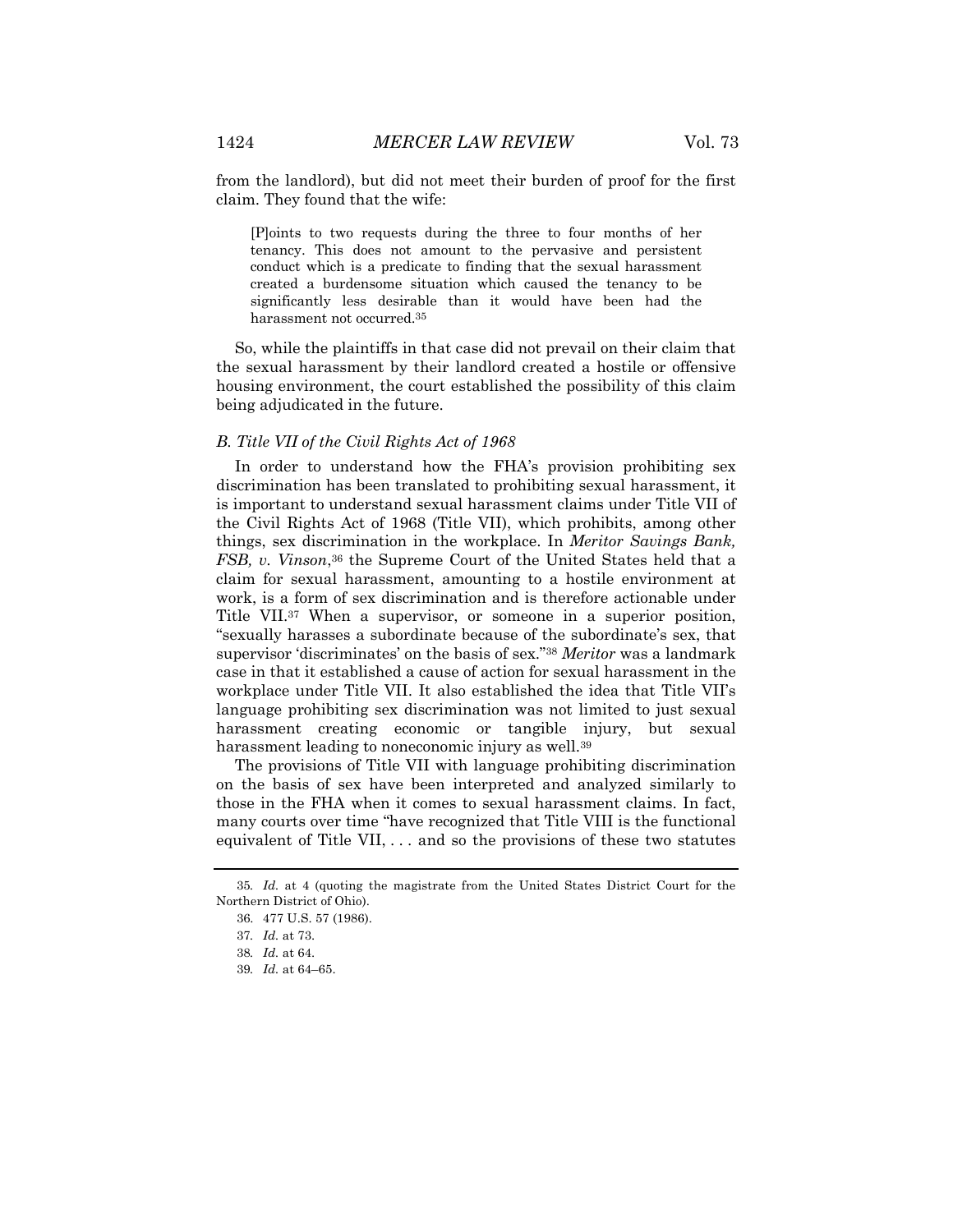are given like construction and application."40 In the case discussed above, *Shellhammer*, the United States Court of Appeals for the Sixth Circuit mentioned that the lower court analogized the plaintiff's claims (sexual harassment creating a hostile housing environment) to similar actions brought under Title VII, citing *Henson v. City of Dundee*<sup>41</sup> in its analysis.42

Further, in *DiCenso v. Cisneros*,<sup>43</sup> the United States Court of Appeals for the Seventh Circuit incorporated Title VII doctrines into its analysis of the plaintiff's claim of sexual harassment amounting to a hostile environment, violating the FHA.44 For example, for one to bring a sexual harassment cause of action under Title VII, "it must be sufficiently severe or pervasive to alter the conditions of the victim's employment and create an abusive working environment."<sup>45</sup> The Seventh Circuit then applied this principle to discrimination within the housing context, saying that a claim for sexual harassment under the FHA is actionable if it unreasonably interferes with the use and enjoyment of their premises or property.46 The court also emphasized the importance of looking at the totality of the circumstances surrounding the claim: namely, the frequency of the alleged discrimination and its severity; if it is physically threatening or humiliating, or just an offensive statement; and whether it interferes with the tenant's housing environment.<sup>47</sup> The Seventh Circuit has repeatedly held that "isolated and innocuous incidents" are not enough to support a claim for sexual harassment.48 The court emphasizes the importance of looking at the frequency of the abusive or harassing behavior.49

46*. Id.* (quoting Honce v. Vigil, 1 F.3d 1085, 1090 (10th Cir. 1993)).

<sup>40.</sup> Kyles v. J.K. Guardian Sec. Services, Inc., 222 F.3d 289, 295 (7th Cir. 2000) (citations omitted).

<sup>41.</sup> 682 F.2d 897 (11th Cir. 1982).

<sup>42</sup>*. Shellhammer*, 770 F.2d 167 at 3–4.

<sup>43.</sup> 96 F.3d 1004 (7th Cir. 1996).

<sup>44</sup>*. Id.* at 1008.

<sup>45</sup>*. Id.* (citing *Meritor*, 477 U.S. at 67).

<sup>47</sup>*. Id.*

<sup>48</sup>*. Id.*

<sup>49</sup>*. Id.* However, the court ends by noting that its holding does not necessarily mean that a single incident of harassment will never be enough support for an actionable claim. But, in this case, it was not. *Id.* at 1009.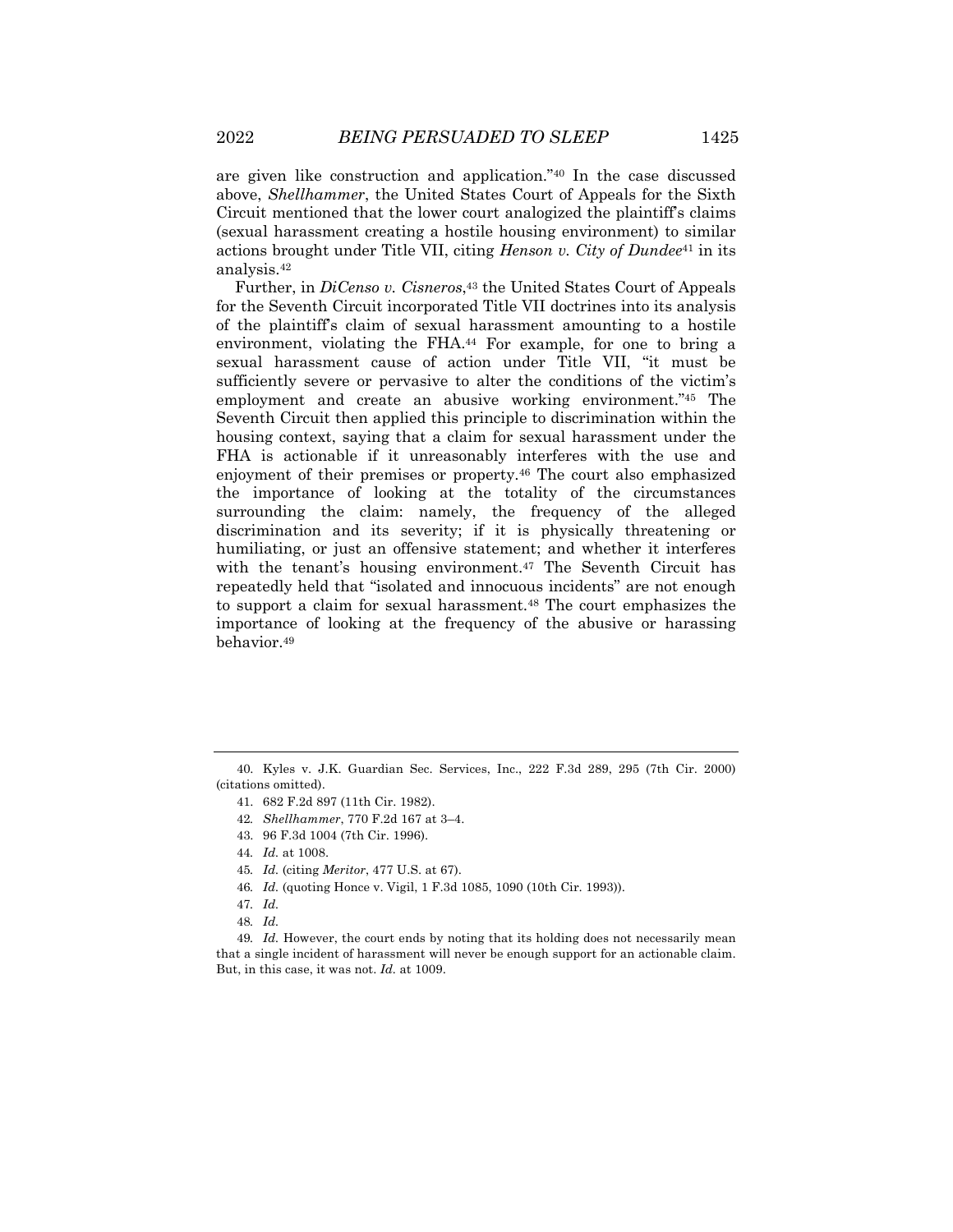The Florida federal FHA<sup>50</sup> was enacted to provide fair housing throughout the entire state of Florida and is virtually identical to that of the FHA. The applicable sections of both statutes even have the same title: "Discrimination in the sale or rental of housing and other prohibited practices."51 Both statutes contain the same provisions regarding the prohibition of sex discrimination in the sale and rental of housing, and courts have interpreted, analyzed, and applied it in the same way as the FHA.52 In *Loren v. Sasser*, the Eleventh Circuit used 28 U.S.C. § 1367(a), allowing "supplemental jurisdiction over all other claims that are so related to claims in the action within such original jurisdiction that they form part of the same case or controversy," to support their analysis that the Florida FHA and the federal FHA are statutorily the same and should be interpreted identically. <sup>53</sup>

Further, in *Bhogaita v. Altamonte Heights Condominium Association, Inc.*, the court noted that "[t]he FHA and the Florida Fair Housing Act are substantively identical, and therefore the same legal analysis applies to each."54 Thus, courts faced with the task of evaluating a claim under the Florida FHA will look to the federal FHA for guidance.

#### *D. Sister Circuits' Take on Sexual Harassment Claims under the FHA*

Every United States Circuit Court of Appeals which has addressed the question of whether the FHA provides a cause of action for sexual harassment in the housing environment has answered in the affirmative.55 One of the earliest circuits to look at and adopt this rule was the Tenth Circuit. In *Honce v. Vigil*, the court analogized sexual harassment claims under the FHA to those in the workplace.<sup>56</sup> Ultimately, the court held that a claim for sexual harassment is actionable when it creates a hostile housing environment, and

<sup>50.</sup> Fla. Stat. Ann. § 760.23 (2020).

<sup>51.</sup> 42 U.S.C.S. § 3604; Fla. Stat. Ann. § 760.23.

<sup>52.</sup> Bhogaita v. Altamonte Heights Condominium Ass'n, Inc., 765 F.3d 1277, 1285 (11th Cir. 2014) (citing Loren v. Sasser, 309 F.3d 1296, 1299 n.9 (11th Cir. 2002)).

<sup>53</sup>*. Loren*, 309 F.3d at 1299 n.9 (citing 28 U.S.C. § 1367(a)(2021)).

<sup>54</sup>*. Bhogaita*, 765 F.3d at 1285. *See also* Philippeaux v. Apartment Inv. and Management Co., 598 F. App'x. 640, 643–44 (11th Cir. 2015); Noah v. Assor, 379 F. Supp. 3d 1284, 1295 (S.D. Fla. 2019). The Florida FHA is the state counterpart to the federal FHA.

<sup>55</sup>*. Fox*, 4 F.4th at 1295 n.5.

<sup>56</sup>*. Honce*, 1 F.3d at 1088.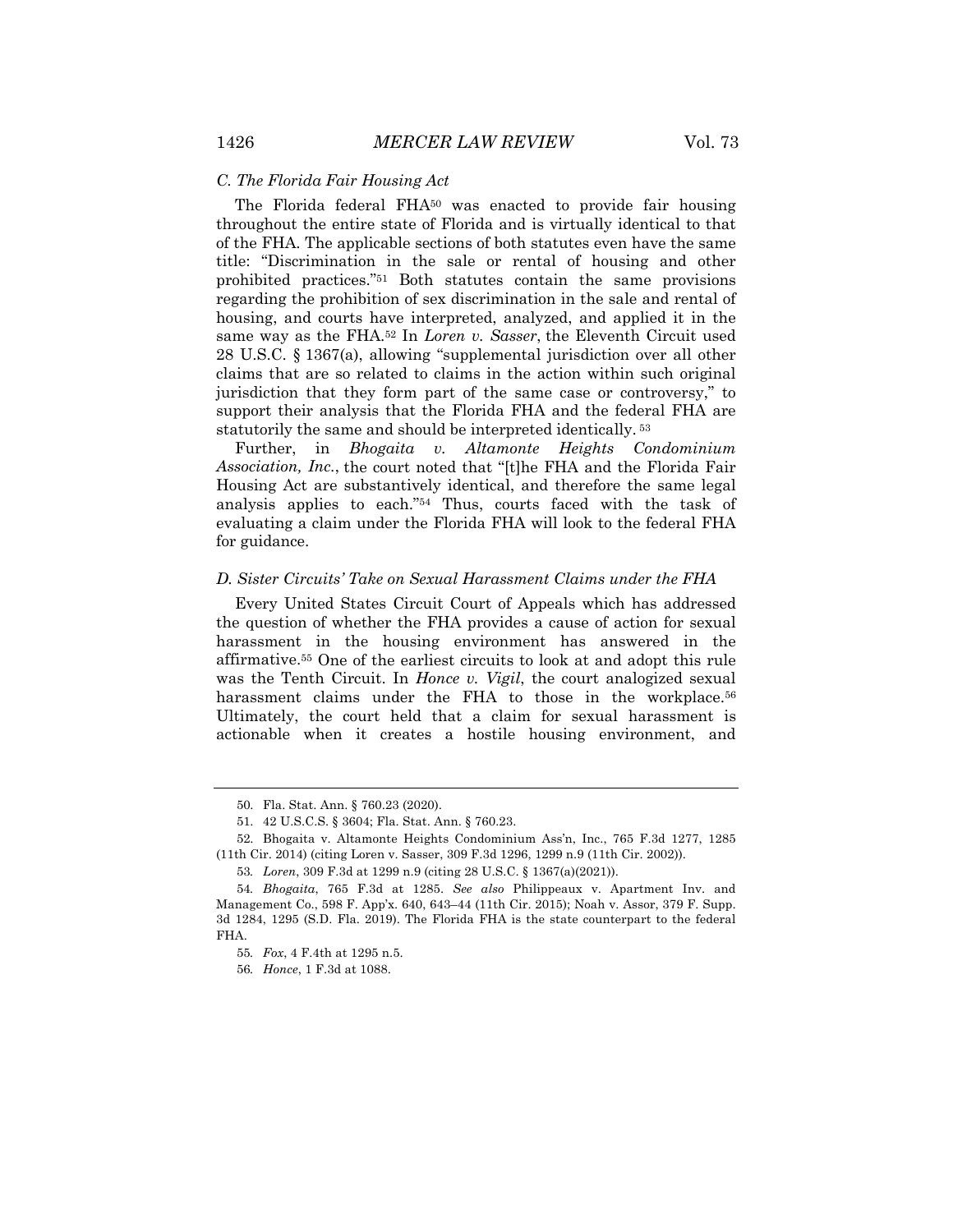"unreasonably interferes with use and enjoyment of the premises."57 In 2010, the Eighth Circuit affirmed and further held that claims for sexual harassment causing a hostile housing environment, and quid pro quo sexual harassment claims, are actionable under the FHA.58 The court noted that quid pro quo sexual harassment in this context happens "when housing benefits are explicitly or implicitly conditioned on sexual favors."59

As mentioned above, the Seventh Circuit has also adopted the principle that a hostile housing environment sexual harassment claim is actionable under the FHA.60 Furthermore, in an unpublished opinion, the Ninth Circuit recognized a cause of action for sexual harassment under the FHA by analyzing it the same way as a Title VII claim for sexual harassment.61 The court noted that, in similar fashion to a Title VII claim, it determines "whether an environment is sufficiently hostile or abusive by 'looking at all the circumstances, including frequency of the discriminatory conduct; its severity; whether it is physically threatening, or humiliating or a mere offensive utterance; and whether it unreasonably interferes with' . . . a tenant's living conditions."62

### *E. Eleventh Circuit's History of Interpretation of the FHA as Applied to Sexual Harassment*

The Eleventh Circuit's history of addressing the FHA's coverage of sexual harassment claims in the housing environment is minute. A claim for sexual harassment under the FHA was brought to the circuit's attention in 2012 in *Tagliaferri v. Winter Park Housing Authority*.63 The court reasoned that, although it had yet to address whether sexual harassment was actionable under the FHA, it did not need to at that time. Both parties agreed that to bring a claim for sexual harassment under the FHA, it had to be severe and pervasive enough to amount to sexual harassment claims brought as employment discrimination.<sup>64</sup> Given the specific facts of *Tagliaferri*, the court easily determined that

<sup>57</sup>*. Id.* at 1090.

<sup>58.</sup> Quigley v. Winter, 598 F.3d 938, 946, 947 (8th Cir. 2010).

<sup>59</sup>*. Id.* at 947 (quoting *Honce*, 1 F.3d at 1089).

<sup>60</sup>*. DiCenso*, 96 F.3d at 1008.

<sup>61.</sup> Hall v. Meadowood Ltd P'ship, 7 F. App'x 687, 689 (9th Cir. 2001).

<sup>62</sup>*. Id.* (quoting Kortan v. California Youth Authority, 217 F.3d 1104, 1110 (9th Cir. 2000)).

<sup>63.</sup> 486 F. App'x 771 (11th Cir. 2012).

<sup>64</sup>*. Id.* at 774.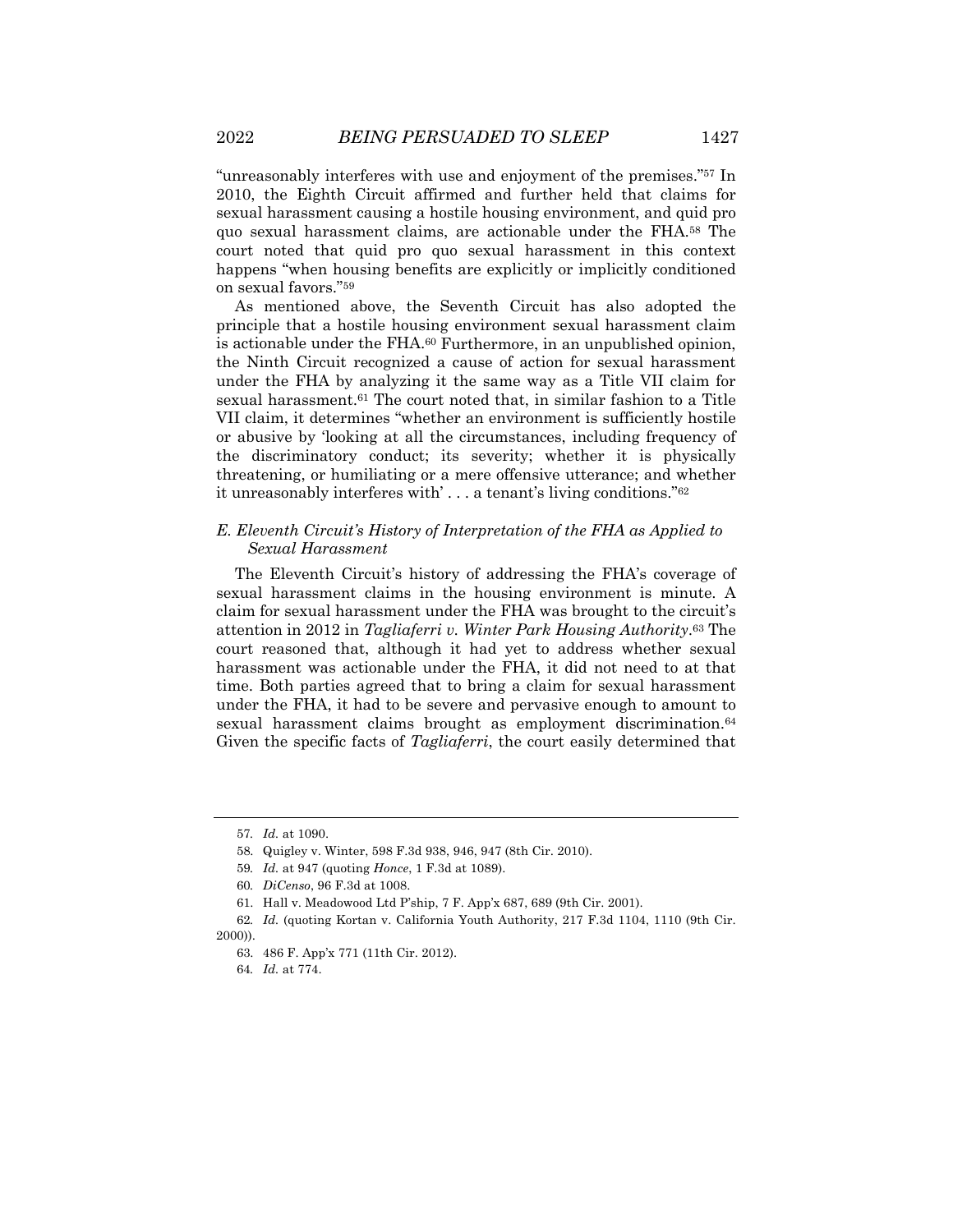the standard of severe and pervasive was not met, so it declined to assess the claim further.65

#### IV. COURT'S RATIONALE

The question whether sexual harassment can be brought as a claim for sex discrimination under the FHA was one of first impression for the Eleventh Circuit in *Fox*.66 The court applied a *de novo* standard of review to the district court's order granting the defendant's motion to dismiss for failure to state a claim, as well as the district court's interpretation of the FHA statute.67 With this standard of review, the court accepted "the complaint's allegations as true and constru[ed] them in the light most favorable to the plaintiff."68

#### *A. Court's Discussion of the Federal FHA*

The Eleventh Circuit opinion, issued by Judge Jill Pryor, is a relatively short and succinct discussion of the question presented and relevant legal authority that led the court to its interpretation of the FHA and its ultimate decision.<sup>69</sup> The discussion begins with the court's statutory interpretation of the FHA to determine its plain meaning. Under the FHA, it is "unlawful to 'discriminate against any person in the terms, conditions, or privileges of sale or rental of a dwelling, or in the provision of services or facilities in connection therewith, because of . . . sex.'"70 Based on the court's statutory interpretation of this provision's plain meaning, along with support from *Burrage v. United States*,71 which held that "because of" and "based-on" within statutory language dictates "but-for causality,"72 it held that a tenant or potential homebuyer is protected under the FHA from being treated differently or less favorably in their housing terms, conditions, or privileges if she would not have received that treatment but-for her sex.73

After determining the plain meaning of the statutory provision at issue, the court moved forward with its interpretation of the FHA by looking at cases that analyzed and compared the similar Title VII

72*. Fox*, 4 F.4th at 1296 (quoting *Burrage*, 571 U.S. at 213).

<sup>65</sup>*. Id.*

<sup>66</sup>*. Fox*, 4 F.4th at 1295.

<sup>67</sup>*. Id.* at 1295 (citing Georgia State Conference of the NAACP v. City of LaGrange, Georgia*,* 940 F.3d 627, 631 (11th Cir. 2019)).

<sup>68</sup>*. Id.*

<sup>69</sup>*. Id.* at 1293.

<sup>70</sup>*. Id.* at 1296 (quoting 42 U.S.C § 3604(b)).

<sup>71.</sup> 571 U.S. 204 (2014).

<sup>73</sup>*. Id.* at 1296.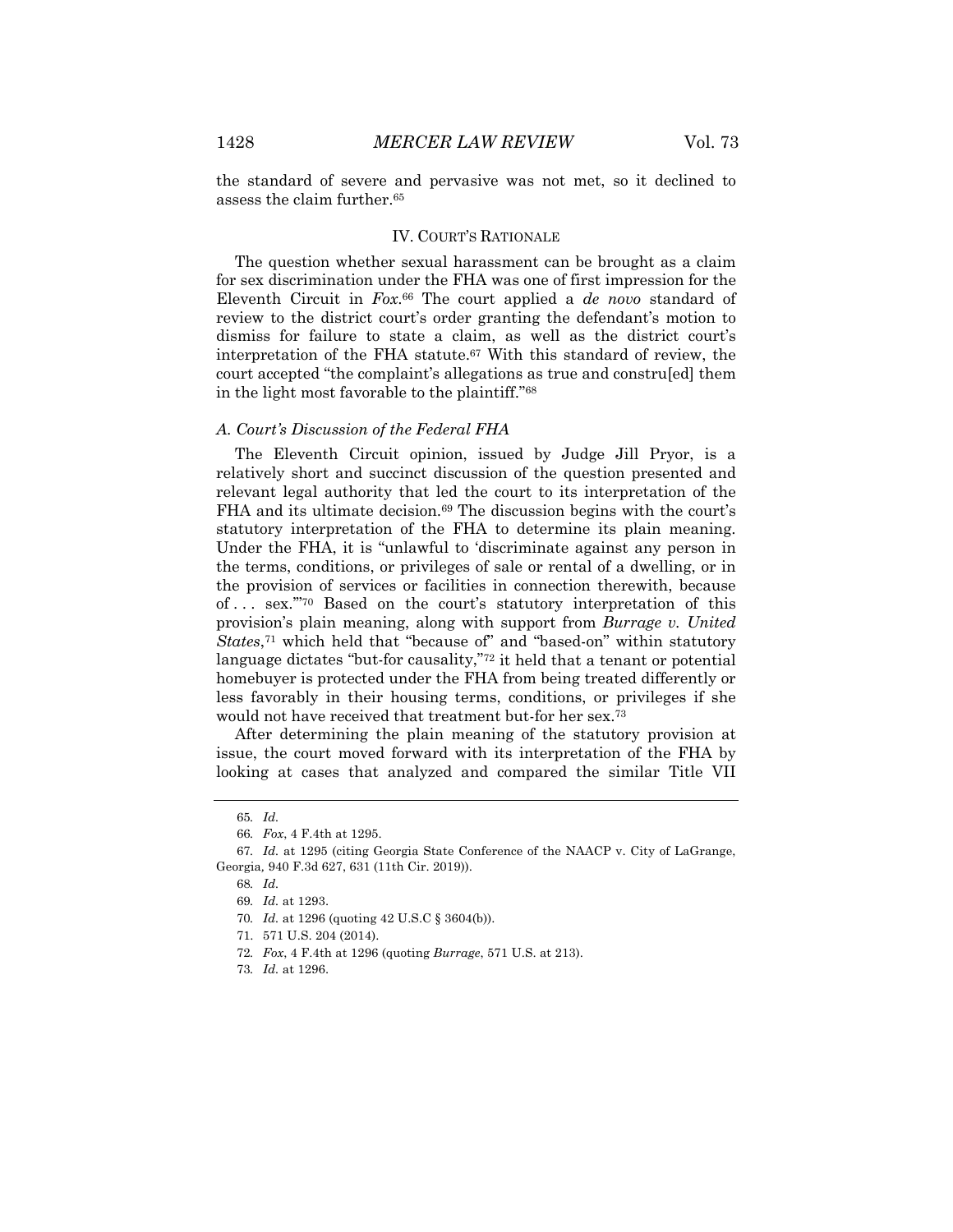language. Other circuits that have faced the same problem have adopted this approach, so the Eleventh Circuit followed suit.74 It relied heavily on the Supreme Court of the United States holding in *Meritor*,75 where the court "ruled that 'without question' sexual harassment is a form of sex discrimination within the meaning of Title VII's nearly identical prohibition on 'discrimination . . . because of . . . sex.'"76 Judge Pryor noted that the Supreme Court in *Meritor* actually adopted some of the Eleventh Circuit's reasoning from its decision in *Henson v. City of Dundee*.77 In *Henson*, a female officer employed by the Dundee Police Department brought a Title VII claim against the City of Dundee, alleging that she had been sexually harassed while on the job. The plaintiff alleged three types of sexual harassment: (1) the chief of the police department created a hostile and offensive work environment for the women working at the police station; (2) her resignation was essentially a constructive discharge based on her sex; and (3) the chief of the police department prevented the plaintiff from attending the police academy because she refused to engage in sexual relations with him.<sup>78</sup>

In that opinion, the court "held that 'a hostile or offensive atmosphere created by sexual harassment can, standing alone, constitute a violation of Title VII.'"79

The court further explained its rationale by stating "that a 'pattern of sexual harassment inflicted upon an employee because of her sex is a pattern of behavior that inflicts disparate treatment upon a member of one sex with respect to terms, conditions, or privileges of employment.'"80 So, while Title VII doesn't explicitly state that sexual harassment in the workplace is prohibited, since sexual harassment constitutes differential and less favorable treatment based on one's sex, it is nevertheless actionable under the statute. The court noted that, since these two noteworthy decisions have been handed down, it has continuously ruled that sexual harassment equates to unlawful sex discrimination under Title VII, as long as the plaintiff can prove that she would not have been harassed but-for her sex.81 Based on this analysis of Title VII and its similarities to the FHA in its language and

- 79*. Fox,* 4 F.4th at 1296 (quoting *Henson*, 682 F.2d at 902).
- 80*. Id.* (quoting *Henson*, 682 F.2d at 902).

<sup>74</sup>*. Id.*

<sup>75.</sup> 477 U.S. 57.

<sup>76</sup>*. Fox*, 4 F.4th at 1296 (quoting *Meritor*, 477 U.S. at 64).

<sup>77</sup>*. Id.*

<sup>78</sup>*. Henson*, 682 F.2d at 899–900.

<sup>81</sup>*. Id.* at 1297.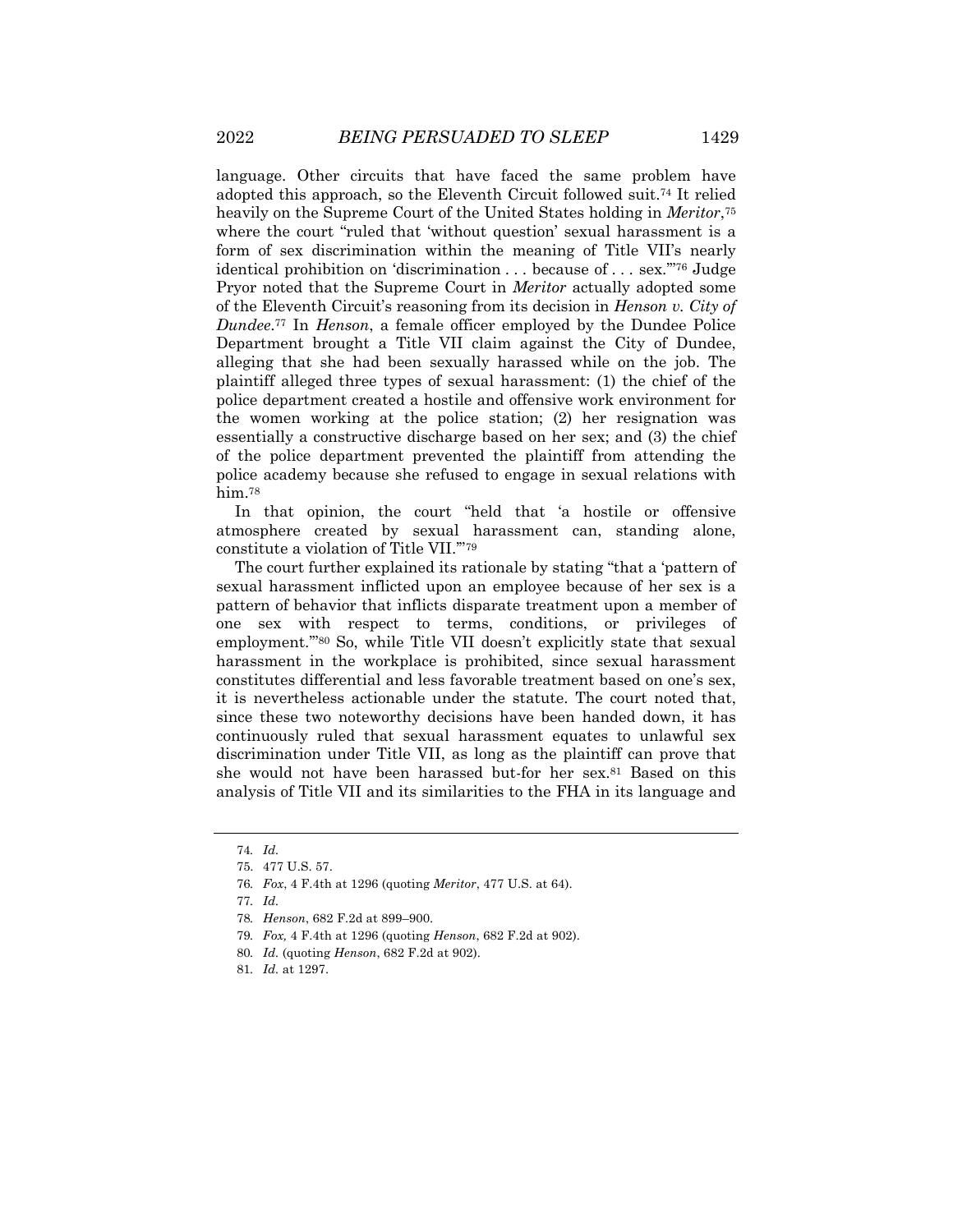prior applications, the Eleventh Circuit concluded that the language of "the FHA prohibits sexual harassment."82

The court ultimately held that, in the Eleventh Circuit, both types of sexual harassment, quid pro quo and hostile housing environment, are actionable under the FHA.83 Additionally, the plaintiff must prove that her sex was the "but-for" cause of the harassment.<sup>84</sup> The court noted that, while sexual harassment is not explicitly prohibited in the statutory language of the FHA, the statute has a very broad purpose.<sup>85</sup> Drafting the language of the FHA in such a broad, wide-reaching way may have been inadvertent, or it may have been with specific intent.<sup>86</sup> Regardless, the Eleventh Circuit's broad statutory interpretation is justified. As a result, the FHA's prohibition of discrimination based on sex includes sexual harassment within the housing context.<sup>87</sup>

#### *B. Court's Discussion of the Florida FHA*

Despite the fact that Ms. Fox's complaint alleged a violation of the Florida FHA and the federal FHA, the Eleventh Circuit's opinion did not mention an analysis of the Florida statute or whether it provides a cause of action for sexual harassment. However, it can reasonably be inferred that, since the language is nearly identical to that found in the FHA, the court's analysis and application would be similar, if not the same.<sup>88</sup> That being said, it is possible that a claim for sexual harassment, either quid pro quo or hostile environment, will be actionable under the Florida FHA as sex discrimination.

#### *C. Court's Discretion to Remand*

Since the order granting the defendants' motions to dismiss was based on the district court's finding that the FHA did not provide for a sexual harassment cause of action, the Eleventh Circuit vacated that ruling and remanded the case to the district court to be re-evaluated

<sup>82</sup>*. Id.* at 1296.

<sup>83</sup>*. Id.* at 1297.

<sup>84</sup>*. Id.*

<sup>85</sup>*. Id.* at 1297 n.8 (quoting *Ga. State Conf.*, 940 F.3d at 631).

<sup>86.</sup> "'The language of the FHA is broad and inclusive', 'prohibits a wide range of conduct,' 'has a broad remedial purpose,' and 'is written in decidedly far-reaching terms.'" *Ga. State Conf.*, 940 F.3d at 631–32 (quoting City of Miami v. Wells Fargo & Co., 923 F.3d 1260, 1278–79, examining the legislative history of the FHA shows that Congress attempted to reach a group of broad social ills by allowing suits by a large group of potential plaintiffs and prohibiting a wide range of conduct).

<sup>87</sup>*. Fox*, 4 F.4th at 1297.

<sup>88</sup>*. Bhogaita*, 765 F.3d at 1285.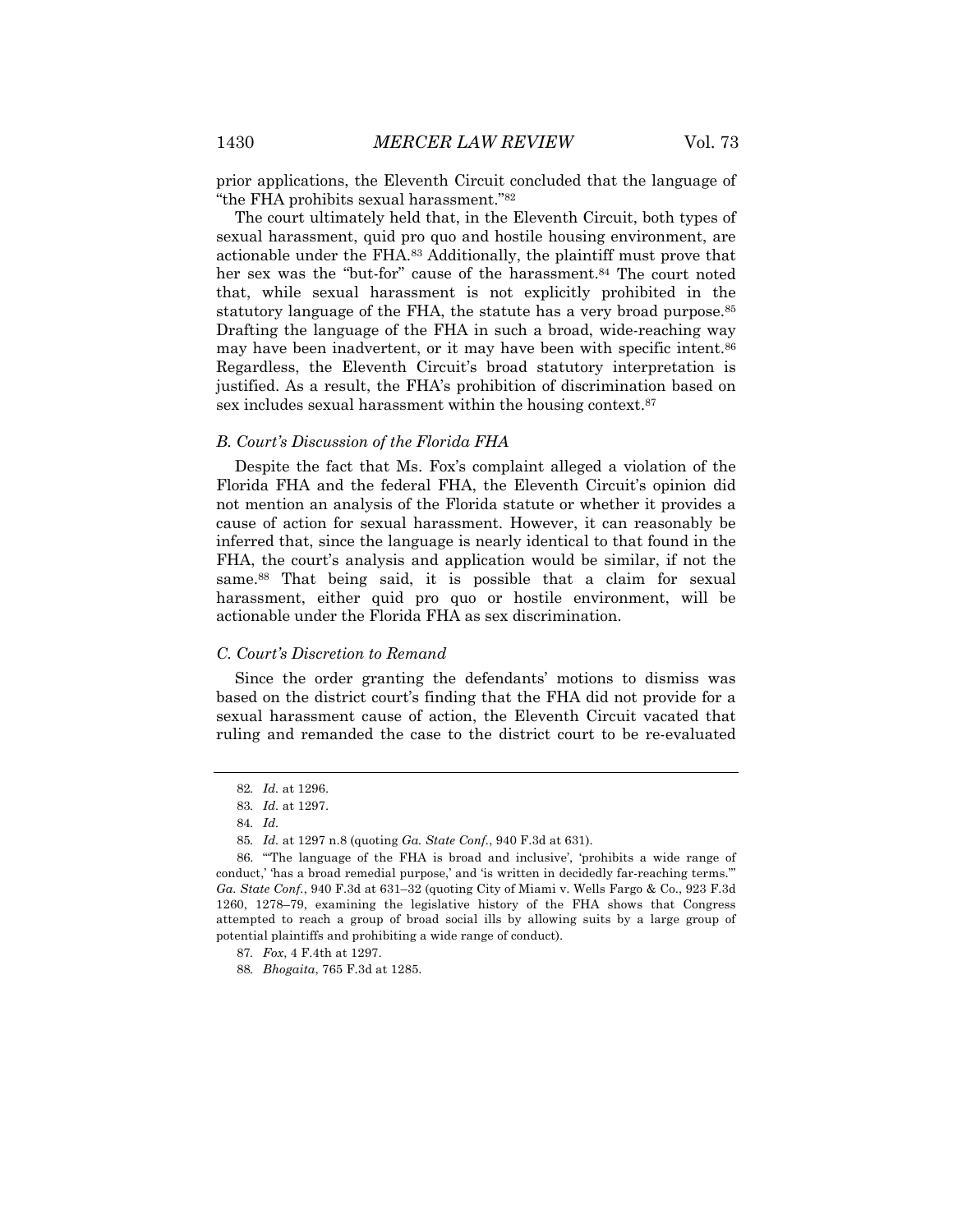based on its new holding.89 Rather than deciding for itself whether Ms. Fox alleged sexual harassment that was sufficiently within the FHA's unlawful conduct, the court used its discretion given to them by *Singleton v. Wulff*<sup>90</sup> to remand it to the district court.<sup>91</sup> The Supreme Court of the United States in *Singleton* held that the court of appeals has discretion to decide which questions it wants to hear and resolve for the first time on appeal.92 Based on the individual facts of each case, the court may choose to either hand down a ruling on the issue, or remand the case to the district court to rule on the issue with further guidance.93 In this case, the Eleventh Circuit did not feel the need to resolve the issue, and felt that the district court would be betterequipped to tackle the question.94

#### V. IMPLICATIONS

As this question was one of first impression in the Eleventh Circuit, the holding in *Fox* puts it in a group with at least four of its sister circuits throughout the United States, which have interpreted the FHA to provide a cause of action for sexual harassment within the housing environment.95 Every other circuit that has faced the same question has ruled affirmatively, prohibiting both quid pro quo and hostile environment sexual harassment under the FHA.96 And now the Eleventh Circuit joins, providing tenants and renters a means of recovery if one is sexually harassed by their landlord whether in the renting or selling process, or during their stay at the respective property or dwelling. Within the Eleventh Circuit's jurisdiction, landlords can no longer proposition their tenants with some kind of

94*. Fox*, 4 F.4th at 1297 n.9. "We acknowledge Ms. Fox's argument on appeal that her second amended complaint adequately alleged violations of the FHA's prohibition on sexual harassment. We believe, however, that the district court is best suited to address this question in the first instance."

95*. See* United States v. Hurt, 676 F.3d 649, 654 (8th Cir. 2012) (holding that FHA provides cause of action for hostile housing environment and quid pro quo sexual harassment); *DiCenso*, 96 F.3d at 1008 (holding that sexual harassment constitutions sex discrimination under the FHA); *Honce*, 1 F.3d at 1090 (holding that sexual harassment claims are actionable when they create a hostile housing environment and interferes with the victim's use and enjoyment of the premises); *Hall*, 7 F. App'x. at 689 (holding that a sexual harassment claim under the FHA is analyzed the same way as a sexual harassment claim under Title VII).

96*. Fox*, 4 F.4th at 1295–96.

<sup>89</sup>*. Fox,* 4 F.4th at 1297.

<sup>90.</sup> 428 U.S. 106 (1976).

<sup>91</sup>*. Fox,* 4 F.4th at 1297.

<sup>92</sup>*. Singleton*, 428 U.S. at 121.

<sup>93</sup>*. Id.*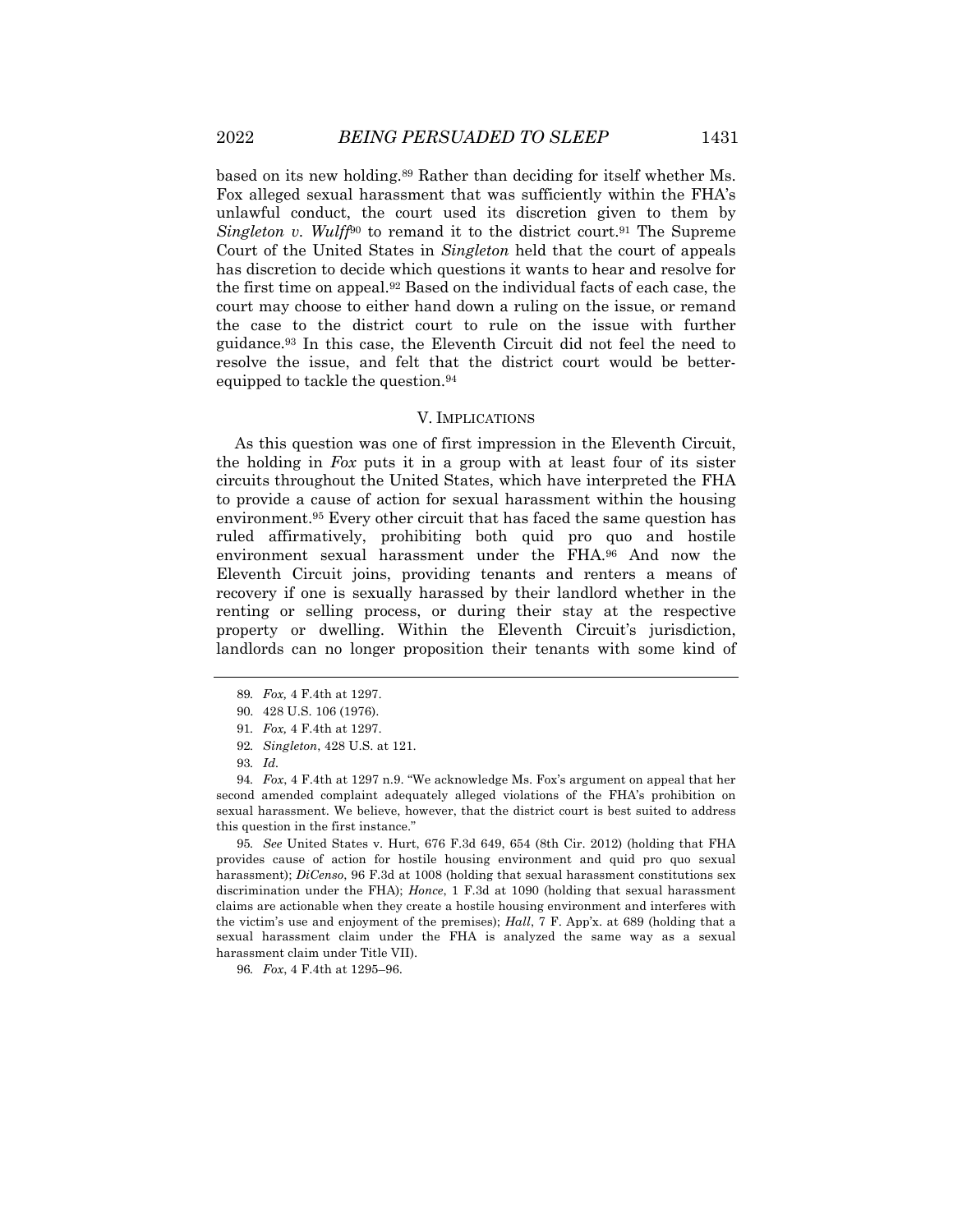sexual arrangement in exchange for a lower rent or other types of benefits related to their housing situation.97 Often times, these types of instances stem from the landlord's relatively superior position of power, as well as the unequal bargaining power between the two parties. Tenants and renters also will no longer have to put up with a landlord's continuous sexually inappropriate behavior, comments, or propositions in fear of being evicted in retaliation.

Landlords, property owners, and managers now have the absolute duty to refrain from sexually harassing or discriminating against their tenants or potential tenants, as well as the responsibility to ensure that their employees and subordinates also refrain from those types of actions. If an employee of a property owner or landlord engages in unlawful conduct under the FHA, both the employee and the landlord or property owner can be held liable for the prohibited conduct.98 This will no doubt have implications for the hiring process of those that landlords or property owners choose to have work for them, like adopting a more careful and strict hiring process, for example.99

It is likely that the Eleventh Circuit's decision in *Fox* will have a continued unifying effect on other United States circuits. Going forward, it is probable that any circuit that has not adopted the same holding, (every U.S. circuit besides the Seventh, Eighth, Ninth, Tenth, and Eleventh) and is faced with the same question as presented here, will rule in the same way. Further, just as the interpretation of Title VII has evolved over time to broaden the scope of its application, the FHA will also likely continue to broaden in the scope of its application since the two statutes are so similar in purpose and construction. In fact, since the language of the FHA is even broader than Title VII's, it is reasonable to believe that the FHA may even reach a broader coverage than its counterpart.100

The holding in *Fox* represents a general trend in the United States towards fighting for the rights of those who have fallen victim to sexual assault and sexual harassment.<sup>101</sup> This can be seen in the growing #MeToo movement that has garnered much of the country's attention and admiration within the past few years.102 Furthermore, there has

<sup>97.</sup> Dave Linn, Annotation, *Sexual Harassment by Landlord*, 3 Am. Juris. Proof of Facts 3d 581 § 1 (1989).

<sup>98.</sup> Fuhr, *supra* note 3, at § 10.

<sup>99</sup>*. Id.* § 3.

<sup>100.</sup> Robert G. Schwemm and Rigel C. Oliveri, *A New Look at Sexual Harassment Under the Fair Housing Act: The Forgotten Role of 3604(c)*, 2002 WIS. L. REV. 771 (2002).

<sup>101.</sup> Fuhr, *supra* note 3, at § 2.

<sup>102.</sup> Noveck and Dale, *supra* note 1.